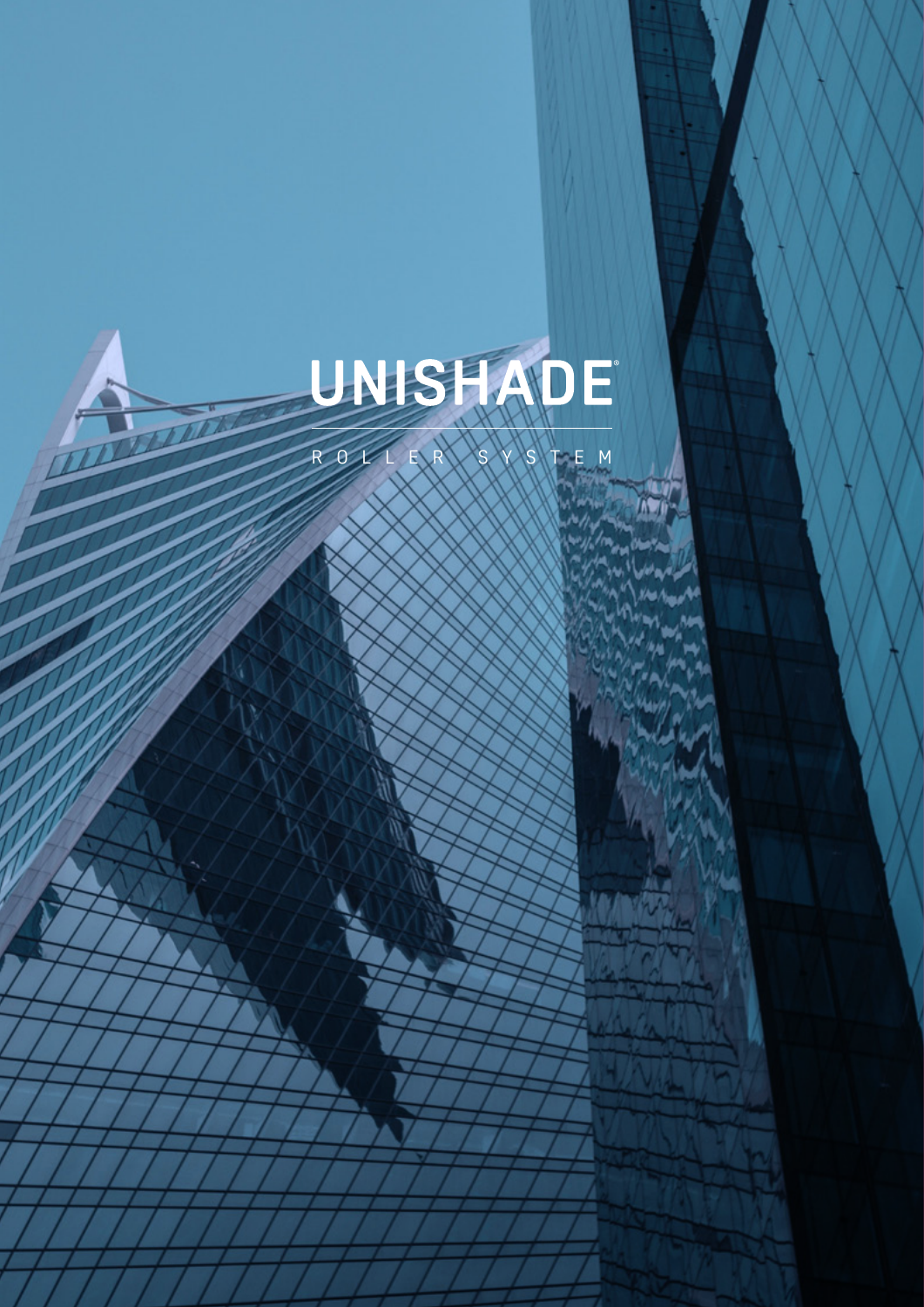# *P R E C I S I O N ENGINEERED*

Unishade® is a roller system engineered to precise perfection, offering the balance between design, engineering & quality. Technology, insight & knowledge is used to innovate, refine & push the boundaries to produce a collection of 32mm, 40mm & 45mm roller clutches.

The introduction of 3 Unishade® roller systems offers outstanding performance, combined with a sophisticated design concept.

Unishade® components are manufactured from the highest quality materials to enhance performance & longevity.

# **32 M M ROLLER SYSTEM**

#### **DRIVE END FEATURES**

- Tensile spring loading mechanism manufactured from stainless steel.
- $\triangleright$  Operated with plastic/ nickel no.10 steel.
- Internal mechanisms are coated with a tailored lubricant ensuring smooth and quiet operation.
- 3 pin secure fitting: The clutch clicks securely into universal bracket.
- Floating outer cover: Enables chain to be fitted without dismantling the clutch.
- Free end: Unique plunge pin offers flexibility when installing blind.

#### **BRACKET FEATURES**

- ▶ Load Capacity: 2.75kg
- **Powder coated for rust resistance.**
- Cover cap: Quality finish to blinds fitted outside the recess.
- Extended base bracket aids installation while keeping slim profile shape.
- Extension brackets are available: Projection dimensions 86mm.

#### **UNISHADE® 32MM SPEC**

- Manufactured on aluminium tube.
- Acetal sidewinder control with option of plastic or nickel control chain.
- White powder coated universal brackets with extended base.
- $\blacktriangleright$  32mm single slot tubing.
- 3-pin secure fitting drive end and free end plunge pin.











Drive End Free End Plunge Pin Free End Bracket Free End Bracket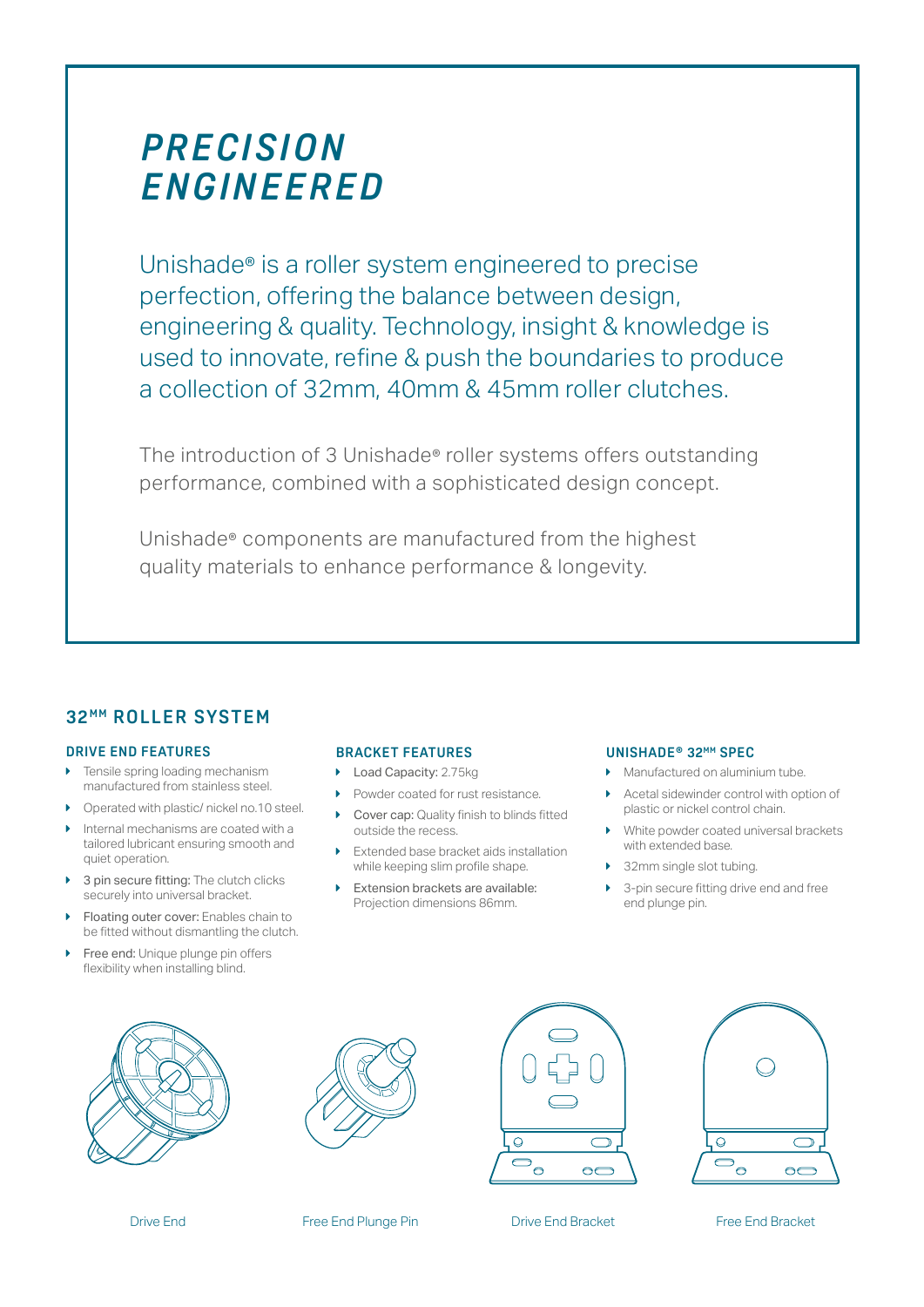### **40MM ROLLER SYSTEM**

#### **DRIVE END FEATURES**

- $\blacktriangleright$  Tensile spring loading mechanism manufactured from stainless steel.
- ▶ Operated with plastic/ nickel no.10 steel.
- $\blacktriangleright$  Internal mechanisms are coated with a tailored lubricant ensuring smooth and quiet operation.
- $\blacktriangleright$  Engineered to fit double slot tubing.
- Free end: Unique plunge pin offers flexibility when installing blind.

#### **BRACKET FEATURES**

- **Load Capacity: 3kg**
- **Powder coated for rust resistance.**
- $\blacktriangleright$  Separate brackets used for drive and free ends.
- ▶ Cover cap: Quality finish to blinds fitted outside the recess.
- **Dual roller bracket available, enabling** two roller blinds to be installed on the same bracket.

#### **UNISHADE® 40MM SPEC**

- **Manufactured on aluminium tube.**
- Acetal sidewinder control with option of plastic or nickel control chain.
- $\blacktriangleright$  White powder coated brackets with extended base.
- 40mm double slot tubing.
- Single round spring drive end and free end plunge pin.



# **45MM ROLLER SYSTEM**

#### **DRIVE END FEATURES**

- $\blacktriangleright$  Tensile spring loading mechanism manufactured from stainless steel.
- $\triangleright$  Operated with plastic/ nickel no.10 steel.
- $\blacktriangleright$  Internal mechanisms are coated with a tailored lubricant ensuring smooth and quiet operation.
- $\blacktriangleright$  Engineered to fit triple slot tubing.
- **Free end: Unique plunge pin offers** flexibility when installing blind.

#### **BRACKET FEATURES**

- ▶ Load Capacity: 3kg
- **Powder coated for rust resistance.**
- Separate brackets used for drive and free ends.
- **Cover cap: Quality finish to blinds fitted** outside the recess.
- $\blacktriangleright$  Dual roller bracket available, enabling two roller blinds to be installed on the same bracket.

#### **UNISHADE® 45MM SPEC**

- Manufactured on aluminium tube.
- Acetal sidewinder control with option of plastic or nickel control chain.
- White powder coated universal brackets with extended base.
- 45mm triple slot tubing.
- Single round spring drive end and free end plunge pin.











Drive End Bracket

Free End Bracket

Free End Plunge Pin